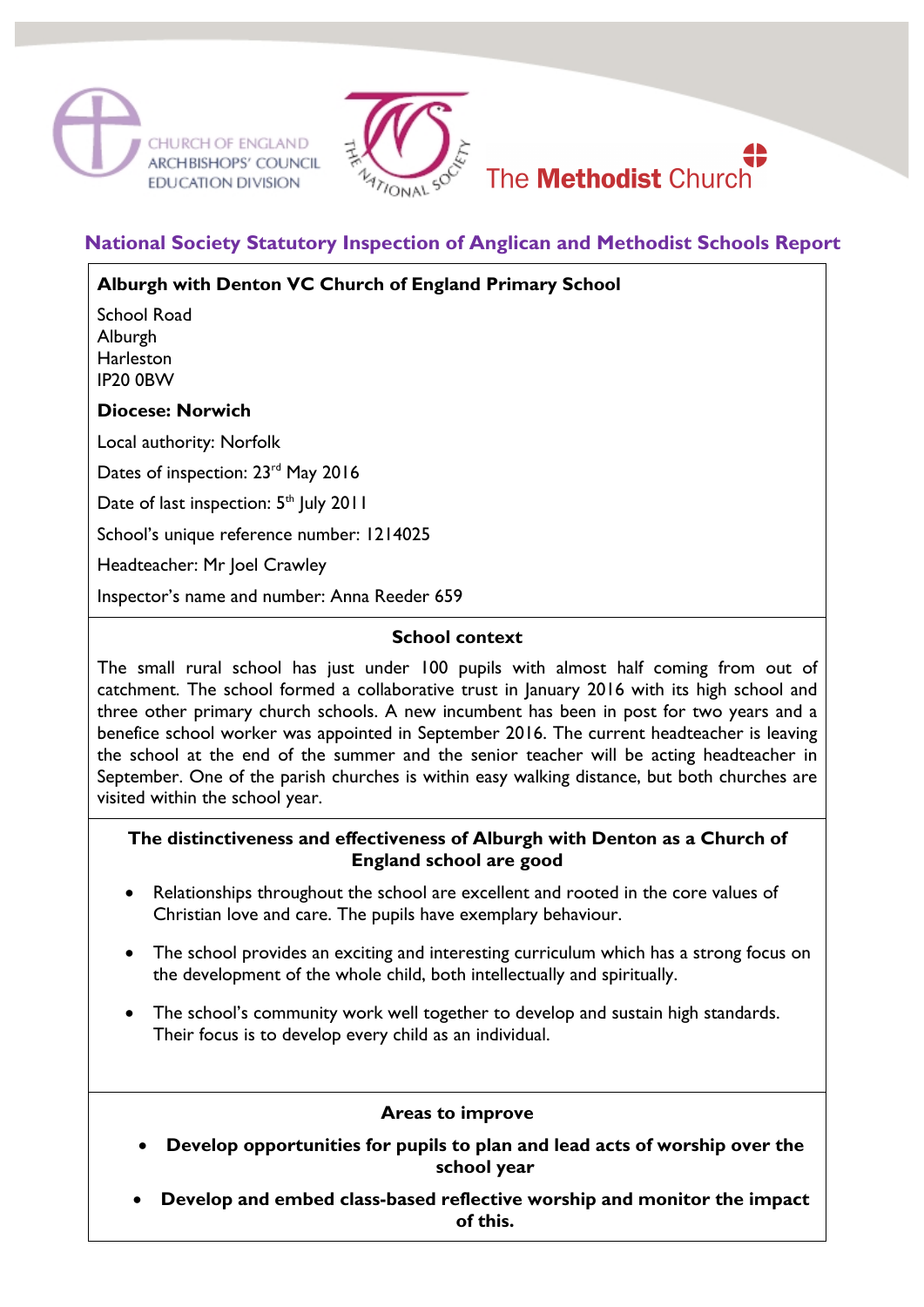### • **Develop and embed the monitoring and evaluation work of the ethos committee with a focus on the development of church school distinctiveness.**

# **The school, through its distinctive Christian character, is outstanding at meeting the needs of all learners**

Achievement and progress are excellent at the school, and this applies to all groups of children, including those who are disadvantaged. The behaviour and manners of the pupils at the school are exemplary and it is a natural way of being for the children. They look after one another, respect each other, and talk clearly about how the core value of Christian care guides their actions. The Christian character of the school has enabled this quality of relationships by putting Jesus' message to love one another at the core of everything they do. The whole staff team model the behaviour consistently. Christian love guides the school each and every day. A Year 6 pupil who transferred from a non-church school articulated this. "You can be a nice person, but it's more than that. It's based on Christian values. It's much deeper. This school is different." The school has provided its pupils with a broad and balanced curriculum which is outward- looking and enables the children to develop an understanding and respect for the multicultural world beyond its rural setting. The school has links with other schools in Malawi and also Luton and Haringey where the children write to each other and exchange news and photographs to find out about each other's lives. The children go on many trips to broaden their horizons and to develop their aspirations such as a trip to London to see all the major sights and museums, and a career fair organised by the school's trust held at the cathedral. These activities are planned carefully to give the children a wider view of the world beyond their own local area. Following Diocesan training the school has implemented an enquirybased approach for religious education and as a result the children are interested in asking and answering big questions about faith. Spiritual, moral, social and cultural education opportunities are built in across the whole curriculum. A display in the main hall shows how this impacts on all areas of school life from appreciation of others' lifestyles in different schools to the role of prayer in the school day. The school works in partnership with its families to provide individualised care for the children which enables them to make outstanding progress; the exemplification of Christian love.

# **The impact of collective worship on the school community is good.**

Collective worship follows Values for Life themes and regularly includes Biblical materials and Christian teaching. The children talked animatedly about the recent worship theme of wisdom and about some of the linked stories they had listened to in worship such as King Solomon, and the parable of the two builders. They were able to explain what wisdom meant to them and how they were trying to incorporate this value in to their own lives. "It is all about learning from your mistakes and developing your understanding." In worship, three Year 6 children were faced with a friendship dilemma devised by the headteacher and used what they had learned about wisdom from worship sessions to solve the problem, with input from their peers. Worship themes have an influence on the behaviour and relationships in school; they impact on pupils' choices and decisions. There are a range of worship leaders in school, and the school is now very well supported by the local church with an Open the Book team from the church community, and members of the clergy team who come to lead worship in school on a weekly basis alongside the school staff. The proactive incumbent has implemented this change which has been welcomed by the school, and the church now plays a key role in worship in the school. The benefice worker contributes to writing acts of collective worship, sits on the school's ethos committee and attends special services in school such as the Ash Wednesday service. She has also introduced Messy Church activities in school, and has developed a supportive partnership with the families involved in this. The school attends services in the parish churches over the year and participates in key Christian festivals. The children are able to talk about the key Christian festivals but have a limited understanding of God as Father, Son and Holy Spirit. The pupils enjoy participating in worship and would